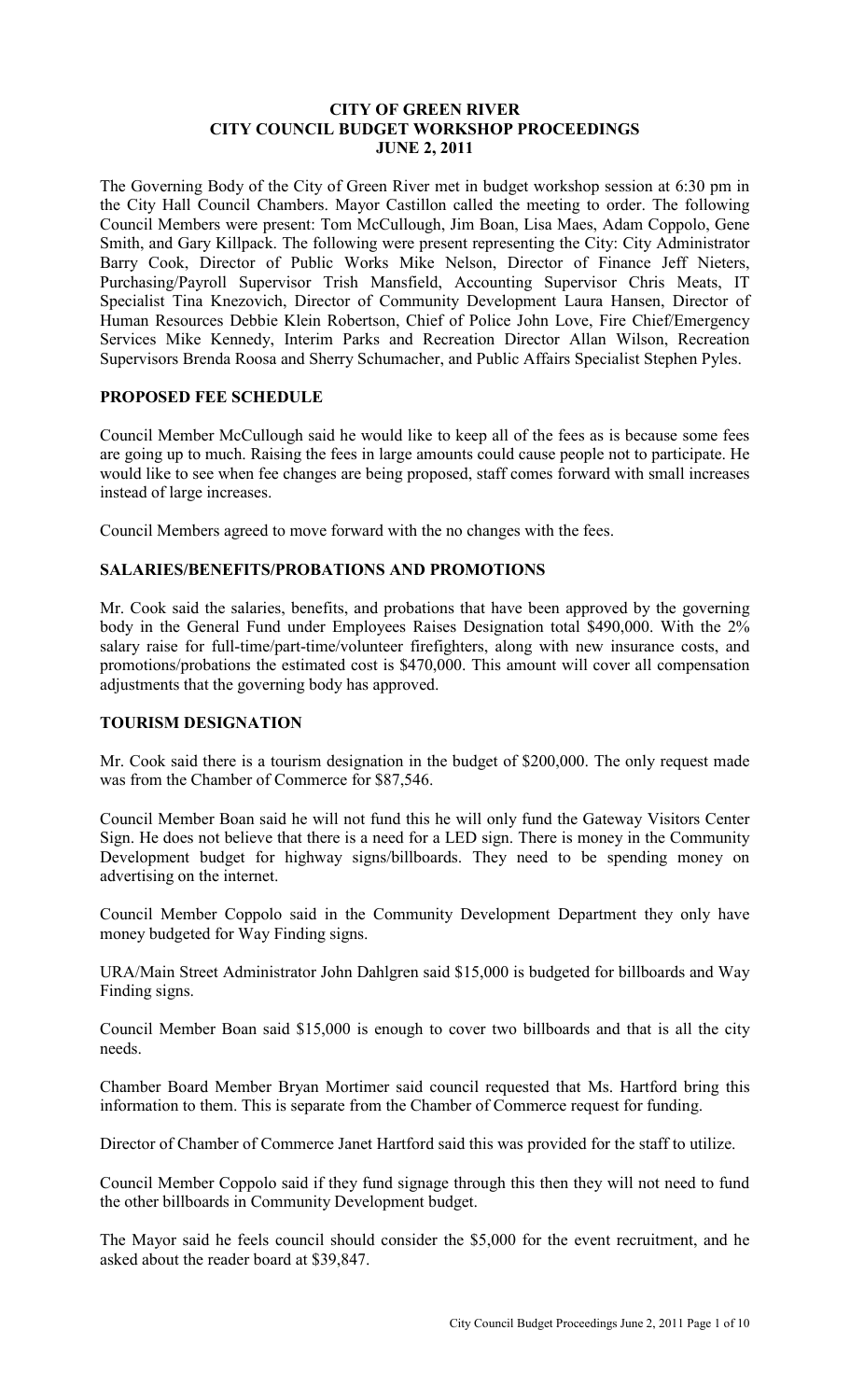Ms. Hartford said the reader board is old and not working on a consistent basis. This would be an upgrade to better lighting with LED lights. This sign is really effective because many people see it and it runs twenty-four hours a day.

Council Member Smith said the sign is difficult to read so he would pass on this sign. He does not feel they need to have more than two billboards. The gateway sign is one that should be done and he agrees with the Mayor on the full page ad for the guide.

He said it would be \$16,640 for billboards, \$7,000 for the gateway sign, \$6,287 for the Wyoming guide, and \$5,000 for recruitment. The total would be around \$35,000.

Council Member Coppolo suggested using a written billboard so people can read them better.

Ms. Hartford said she could reconfigure the one they have now to make it better to read.

Council Member Maes asked if the sign was two spaces high like the new one in Rock Springs across from Smith's.

Ms. Hartford said yes.

Council Member Coppolo asked about the positions of the billboards.

Ms. Hartford said the Lamar signs would be right by the UPS store when you are coming back to Green River and the other sign is west of K-Motive. One of the Yesco signs is east of Green River before Cruel Jacks and the other is on top of the Green River Glass and Rock building.

The Mayor said he would like to propose using APPS in the social media network. This is another way the city can inform people of what is here in Green River.

Council Member Killpack said he thinks the signs are important for people who are traveling through an area.

Council Member Maes said the billboards are seen by the majority of people and are a pretty good way to get them to stop.

The council members agreed to two billboards at \$16,640, the gateway visitor's sign at \$7,000, Wyoming travel guide at \$6,287, the event recruitment at \$5,000, and the \$2,000 for APPS. The total spent out of the tourism budget would be \$37,000.

Mr. Cook said out of the \$200,000 that would leave \$163,000.

# **COMMUNITY FUNDING REQUESTS**

- **RSVP Retired & Senior Volunteer Program \$1,000**
- **Green River Food Bank \$20,000**
- **Golden Hour Senior Center \$10,600**
- **Youth Home \$8,000**
- **Historic Preservation Commission \$2,500**
- **Flaming Gorge Days \$10,000**
- **Chamber of Commerce \$86,000**
- **Drug Treatment Court of Sweetwater County \$6,000**
- **JABG Juvenile Accountability Block Grant \$382**
- **Star Transit \$17,200**
- **SW-WRAP BNEA Kids Program \$10,000**
- **Experience Works \$0**
- **Sweetwater County Health Board \$0**

## **Sweetwater County Resource Center \$5,500**

Council Member Coppolo suggested the amount be lowered to \$3,000 since Rock Springs uses the facility more.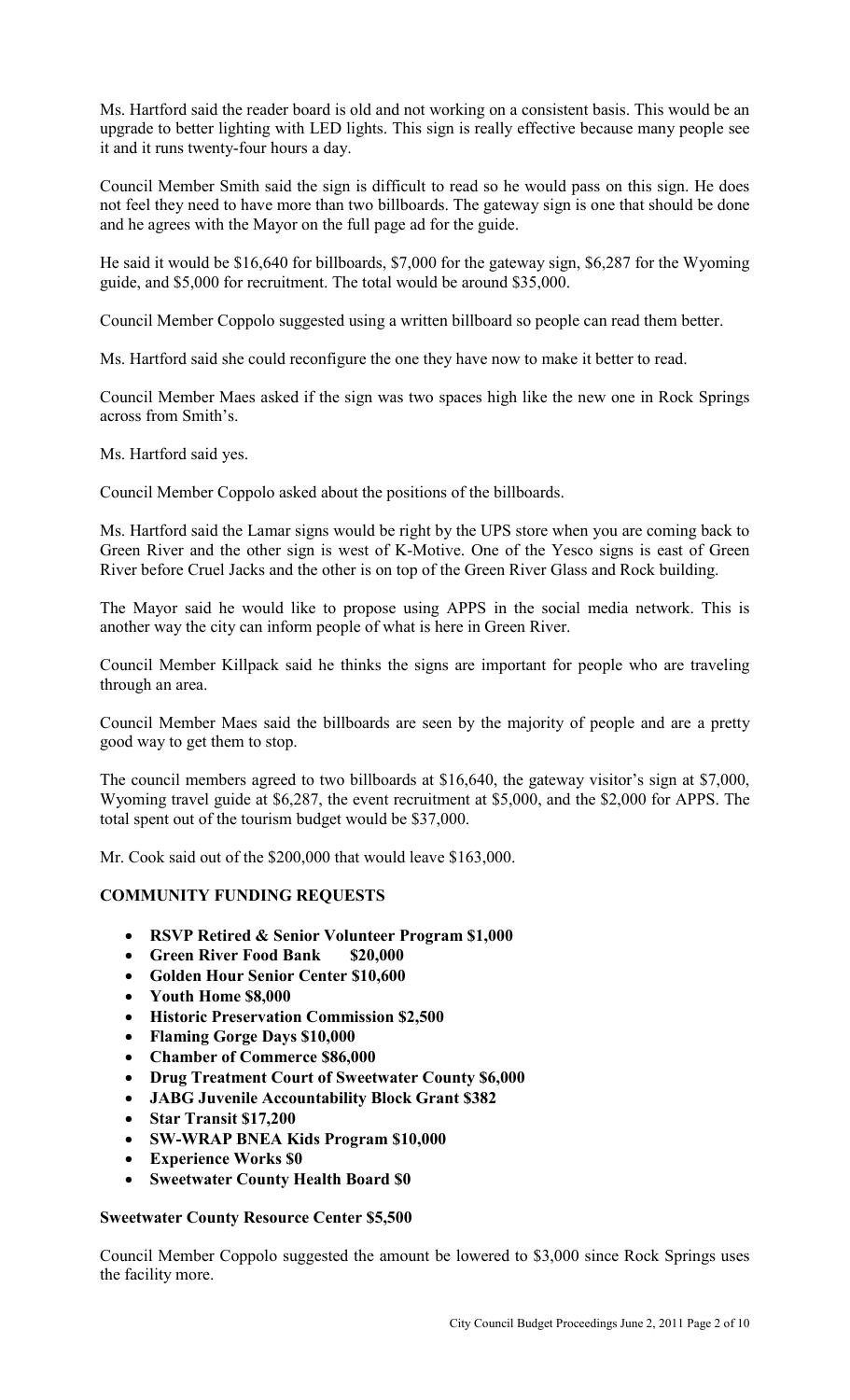Council Member Killpack asked where the Family Justice Center was located.

Council Member Coppolo said it is here in Green River.

The Mayor said he has no problem with the \$5,500 since it helps kids.

Consensus was to fund \$5,500

# **Sweetwater County Child Development Center \$25,000**

Council Member Smith said the CDC will be getting around \$1 to \$4 million in over collection in  $6<sup>th</sup>$  Penny tax and he does not see why the city should give them more.

The Mayor said the CDC has stated this will be the last year they will be requesting funds.

Council Member Smith said he will not vote for it.

Council Member Killpack asked if the  $6<sup>th</sup>$  Penny money they will be receiving can be spent anyway the CDC chooses.

Council Member McCullough said they will not be moving into the new buildings for around two years. The  $6<sup>th</sup>$  Penny money will go toward the building in Rock Springs and the new building in Green River. They will not be able to use the money for anything else. The \$25,000 they are requesting would be used for supplies or salaries.

Council Member Maes clarified the money would not be collected until April with the first payment in June. The overpayment would not be collected until much later.

Consensus was to fund \$25,000

#### **SWEDA: Sweetwater County Economic Development Association \$38,679**

Council Member Smith said there is a meeting next week regarding the future of SWEDA so he would like to see the outcome before they decide to fund them or not.

Council Member Boan suggested they budget it but stipulate the money does not get released until they know what is going on and council approves it.

Council Member Killpack said there will be no decision made at the meeting so he would support what Council Member Boan said.

Council Member Coppolo said they should put it contingent on other entities making the commitment also.

Council Member McCullough suggested budgeting for it now, but if council decided not to fund it then council can use it for a grant writer.

Council Member Coppolo said he would like to make it clear he is not in favor of funding across the board it should be based on population.

Mr. Cook said Council Member McCullough requested an additional amount of \$10,000 to be added into the Council Special Projects. The balance would be \$30,000 and he is assuming there is a majority vote to proceed with that.

Consensus was to fund \$38,679 with the stipulation it comes back to council for approval before it goes to them.

#### **STAFFING**

## **General Government:**  Governing body positions  $= 7$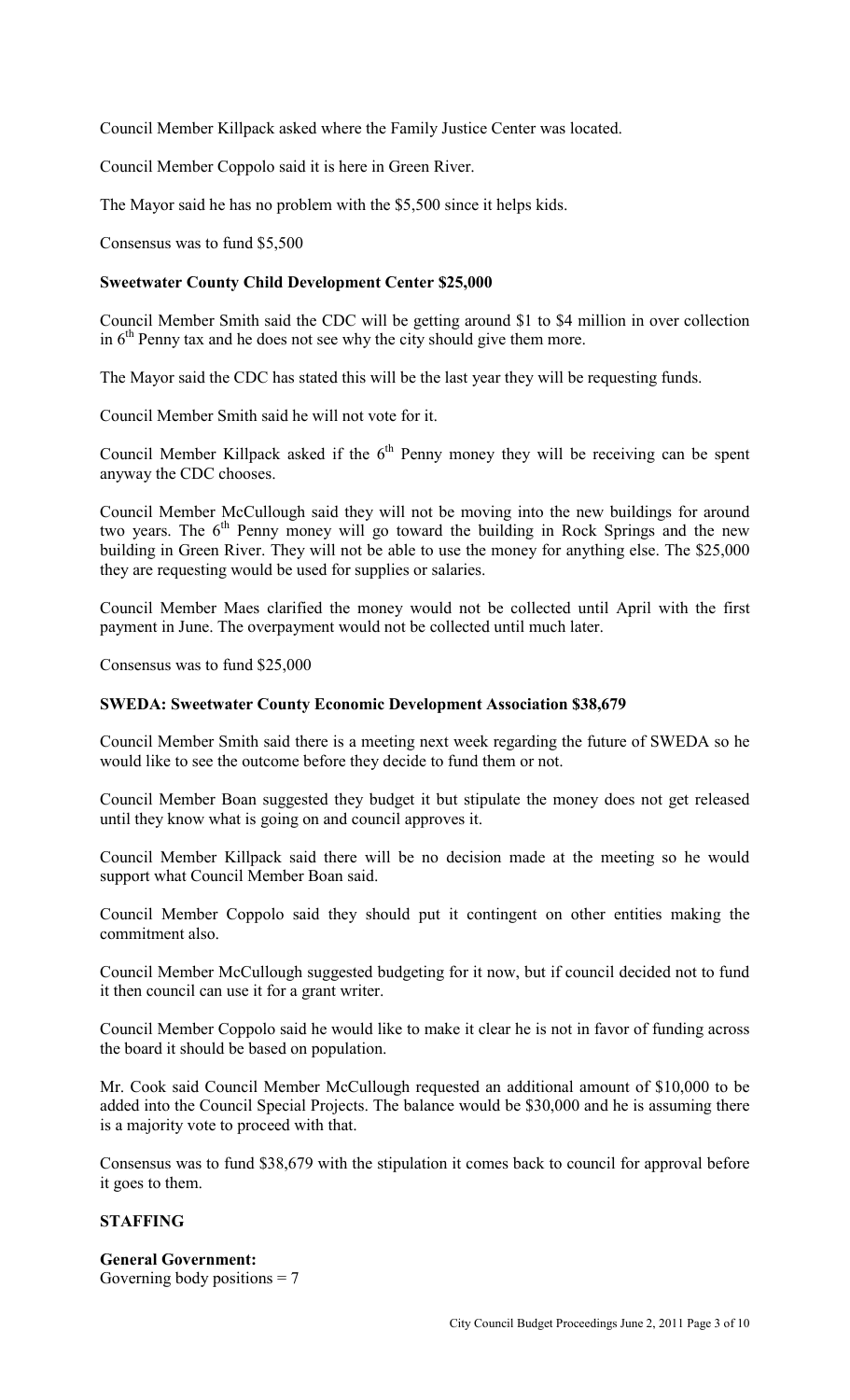Contract Positions  $= 4$ Full-time positions  $= 15$ Part-time hours  $= 9.680$ Seasonal hours  $= 0$ 

## **Public Safety Department**

Full-time  $= 40$ Part-time hours  $= 8.030$ Seasonal hours = 560

## **Emergency Services Department**

Full-time  $= 3$ Volunteers  $= 43$ Part-time hours  $= 1,352$ Seasonal hours  $= 0$ 

## **Community Development**

Full-time  $= 6$ Part-time hours = 294 Seasonal hours  $= 0$ 

## **Public Works Department**

Full-time positions = 38 Part-time hours  $= 6,916$ Seasonal hours  $= 10,460$ 

## **Parks and Recreation Department**

Full-time positions = 22 Part-time hours  $= 51,821$ Seasonal hours  $= 17,404$ 

#### **Grand Totals:**

Governing Body positions  $= 7$ Contract positions  $= 4$ Full-time positions  $= 124$ Volunteer firefighters = 43 Part-time hours  $= 78,093$ Seasonal hours  $= 28,424$ 

Part-time/Seasonal hours are 106,517 which is a large reduction from two years ago and down by 1,000 from 2011 FY.

Council Member Coppolo said the landfill operation part-time hours have increased, does this amount cover the new full-time person that will leave.

Mr. Cook said the numbers do include four full-time people at the landfill so when the person leaves it will go to three and they are requesting the position to be filled. When the position becomes available it will be brought to the attention of the council and they can decide to fill it or not.

Public Works Director Mike Nelson said they estimated the number of hours it would require to cover for a person that left last year and they were short by ten hours a week so that is the request for the 520 part-time hours.

Council Member Killpack said by using part-time people you are saving money because you are not using benefits.

Council Member Smith thanked Mr. Nelson for the improvement over the years in his part-time hours. He suggested the removal of part-time hours in the Public Works department.

He also asked if the part-time hours for the Municipal Court have been included.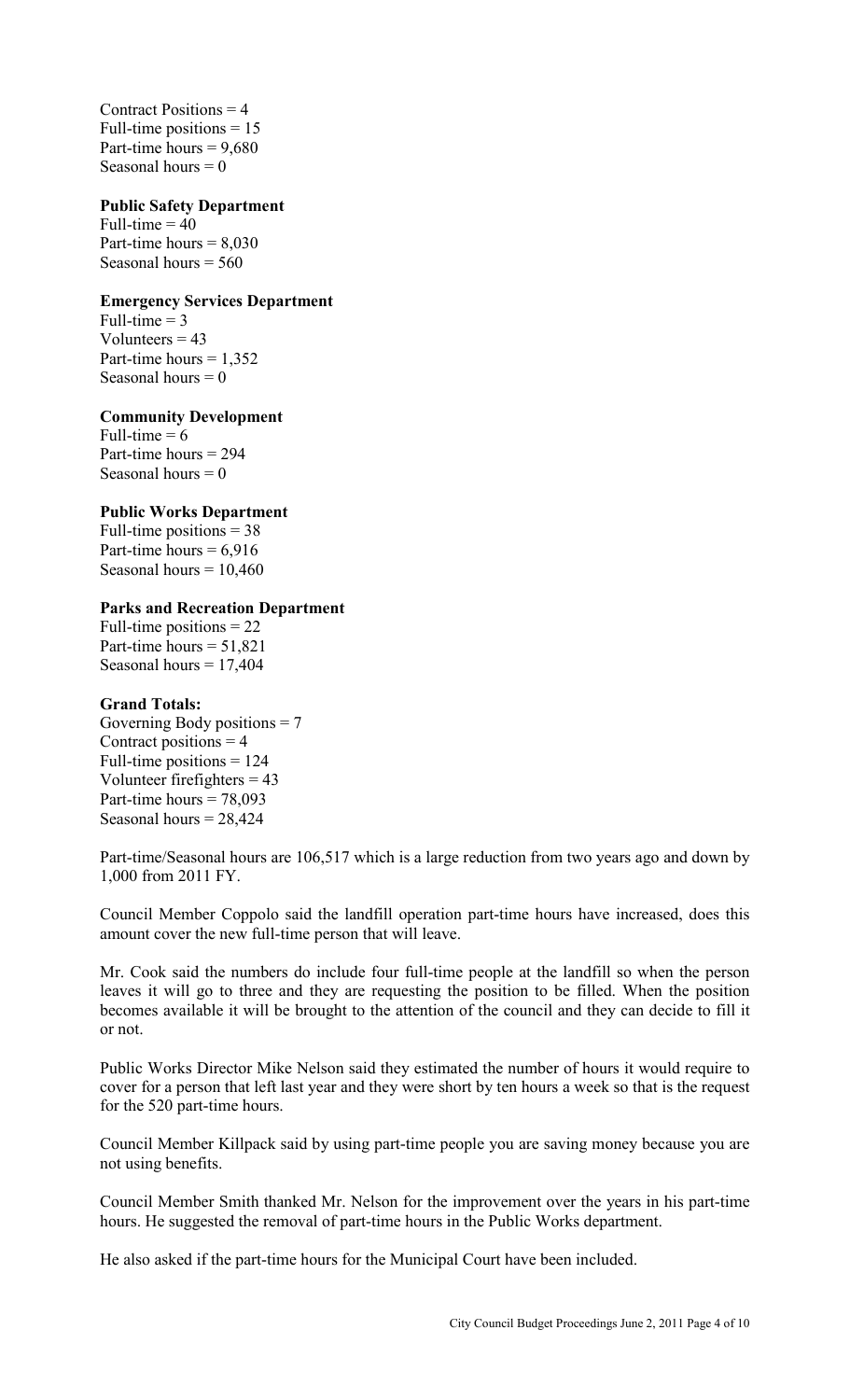Mr. Cook said he did not receive a specific number for what they needed so their part-time hours are not included.

Council Member Smith said they are over the part-time hours now, so they should be able to look at what they have used and go from there.

Director of Finance Jeff Nieters said it is not up to him to decide what they need. All other departments let him know how much they need and he puts it in.

Council Member Smith they should add a number in there or take the part-time hours out.

The Mayor suggested putting in the hours.

Council Member Coppolo suggested putting in 520 hours. That would be 10 hours a week.

Council Member Smith said he would like to remove the part-time hours in Public Works.

Council Member Killpack asked if they remove the hours how will it affect the services.

Mr. Nelson said the Streets, Utilities, and Wastewater Departments were cut last year and some things were not completed that needed to be done. They were not able to get some crack sealing, pot holes fixed, and painting done so it would affect the departments.

The Mayor said he supports Public Works and he trusts Mr. Nelson's judgment. He does not want any services not being able to be completed.

Council Member Killpack supports the hours.

Council Member Coppolo said it appears they are not using all of the hours they are requesting. If they drop their hours down they would be closer to the actual numbers. He suggested dropping the requested hours to 600.

Mr. Nelson said that would be better than eliminating all of the hours.

Council Member Maes said the part-time hours were already cut in 2010 and the hours in 2009 were higher because there was more money in the budget then. If the streets are going forward without the maintenance being done it could cause a problem later. She supports the hours as requested.

Council Member McCullough said he supports the staff's request of 500 more hours. That makes the total hours to 107,007. He said he will support filling the position at the landfill so the hours of operation do not have to be cut.

The Mayor said the total part-time and seasonal hours are 107,037.

Mr. Cook said the early retirement program is in place. The full-time numbers presented are budgeted. There will be full-time dispatchers that will be transferred over to the Joint Powers Communication Center when it is finished. The city will be responsible for 32% of their salaries. This would be on top of the four or five employees set to retire.

Council Member Smith asked where the supervisors and administration was coming from for the Joint Powers Communication Center.

Mr. Cook said the Joint Powers Communication Center will hire an executive director and all other administrative staff.

Council Member Smith asked if any of the current clerks within the Police Department will go over also.

Police Chief John Love said no, they will stay. The total staffing that could go to the JPCC could be around 24-25 operators. The cost to the city should be based on call volume.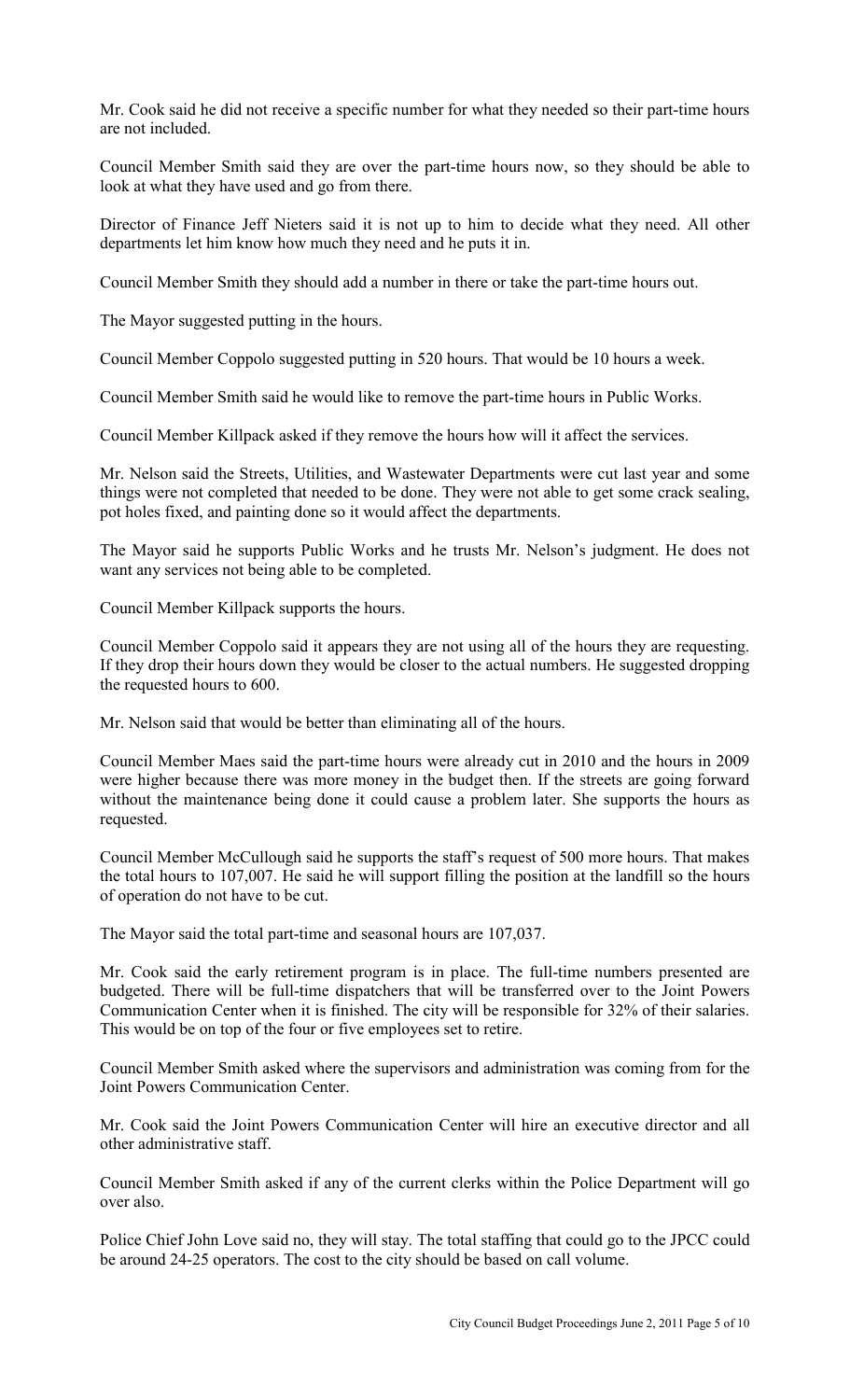Council Member Coppolo said this will not show a cost savings until they see numbers.

Chief Love said there will be a cost savings by benefits on the full-time employees but the city will be billed for services.

Council Member Boan asked if there is a cap on what they are able to spend on the new building. He said they need to discuss the legalities of putting a cap on it. It seems to be more than he thought it would be.

The Mayor said the cost savings to the community is supposed to be \$22 million.

## **DEPARTMENT BUDGETS**

There are no changes recommended for Community Development, Police, Human Resources, Legislative/Administrative/ Legal Departments, Parks and Recreation, Fire, Public Works, Finance, Water, and Solid Waste.

Mr. Cook said there is an increase of 7% to the Sewer Fees.

# **CAPITAL PROJECTS**

- **CIP Project \$2,700,000.00**
- **Urban Systems Project \$25,000**
- **Revitalization Matching Grant Money \$25,000**
- **Pavilion Roof Project \$250,000**
- **Equipment Replacement \$300,000**
- **Solid Waste Transfer Station Project \$30,000**
- **Sidewalk Curb and Gutter Program \$20,000**
- **Art Development Program \$20,000**
- **City Fitness Program \$30,000**
- **Slurry Seal Program \$150,000**
- **CIP Surveys \$30,000**
- **Consolidated Dispatch Center \$874,979**
- **Vehicle Replacement Program \$200,000**

## **Citywide Software System \$500,000**

Council Member Coppolo said he will vote against this because he did not get any responses from any other departments to say why this is needed.

Council Member Smith said he does not think there is adequate justification or money. He does not want it to be budgeted at \$500,000 and then cost more. He will vote no.

Council Member McCullough said he will vote for it if it stays at \$500,000.

Council Member Maes said some of the department heads are users of the software and may not know the benefits that may come from the new software. Staff has said the software they currently have may not be supported in the near future. She said it will make it easier for staff to provide the things the governing body asks for. She will support it.

Mr. Nieters said they could find something for \$500,000 but they may have to drop off modules to get the cost down. You can get something but you won't get exactly what you need/want if you lower the amount.

The Mayor said they need to know what the city's needs are. It is very difficult to come up with the package and put a cost to it. You have already cut out \$150,000 from what was requested.

Council Member Killpack asked if the \$500,000 is not sufficient for what is needed then will it be more expensive to add to it as needed. He said it would be less expensive to budget \$650,000 and do it right the first time.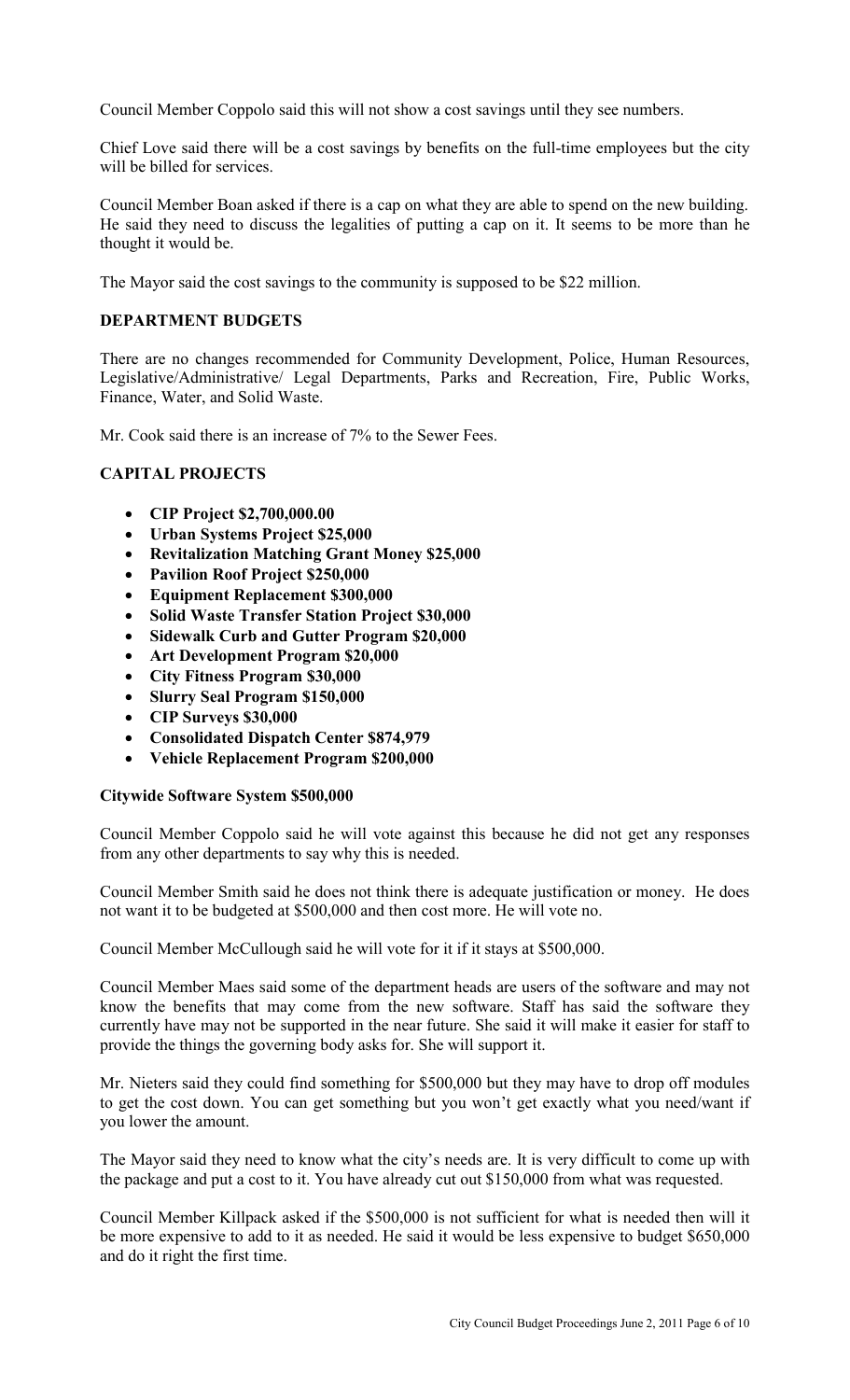Mr. Nieters agreed. If staff does not get 75% to 80% of what is needed for a software package then staff will not go forward with buying software.

Council Member Boan asked how many years will the system be good for, if they have the \$650,000 to purchase it.

Mr. Nieters said he really cannot say exactly how long, but the current software they are using was purchased ten years ago. He would assume it should last awhile.

Council Member Coppolo said they do not have any firm numbers on what it will cost. He suggested going out for another quote to find out exactly what is needed

Mr. Nieters said they do have a good idea of what they can get but it depends on what the council approves. He does not want to go forward asking vendors to give us a quote when there is no budget authority yet.

Council Member Killpack said he agrees with Mr. Nieters. People get tired of doing businesses with people that do not follow through.

Council Member Boan disagreed. He feels the companies are willing to come up with products when you are talking about thousands of dollars.

The Mayor said money talks. If you are serious about the money then they will help, but if you are not serious with the money then they might not work with you. He suggested having it budgeted at \$650,000.

Consensus was funding \$650,000 for software.

#### **Banners and Way Finding Project \$50,000**

Council Member Boan said we have supported two signs in the tourism budget so he sees no reason to fund two more signs. The money can be used for different things for the city.

Council Member McCullough said they want \$36,000 for Way Finding signs and \$16,000 for internet capabilities.

The Mayor said they should keep the budgeted amount at \$50,000 and put the \$16,000 towards internet, and \$34,000 to Way Finding signs.

Council Member Coppolo said they would not need that much for the internet.

Public Affairs Specialist Stephen Pyles said it should be around \$1,000.

Council Member McCullough asked if council would like to put \$1,000 to internet and then \$49,000 to Way Finding signs.

Consensus was funding \$1,000 to internet and \$49,000 for Banners and Way Finding signs.

#### **Revitalization Land Purchase \$35,000**

Council Member Boan said he will not support this. He said this is way out of line. The URA/Main Street should come to council with a plan and have a workshop to explain what they would like to do. This way council can decide when they have the information.

The Mayor asked if this would be for a parking lot.

Ms. Hansen said they had chosen a lot as an example. They have never contacted the land owner. This would secure funds to move forward with an URA plan. The parking lot is one plan that can be done.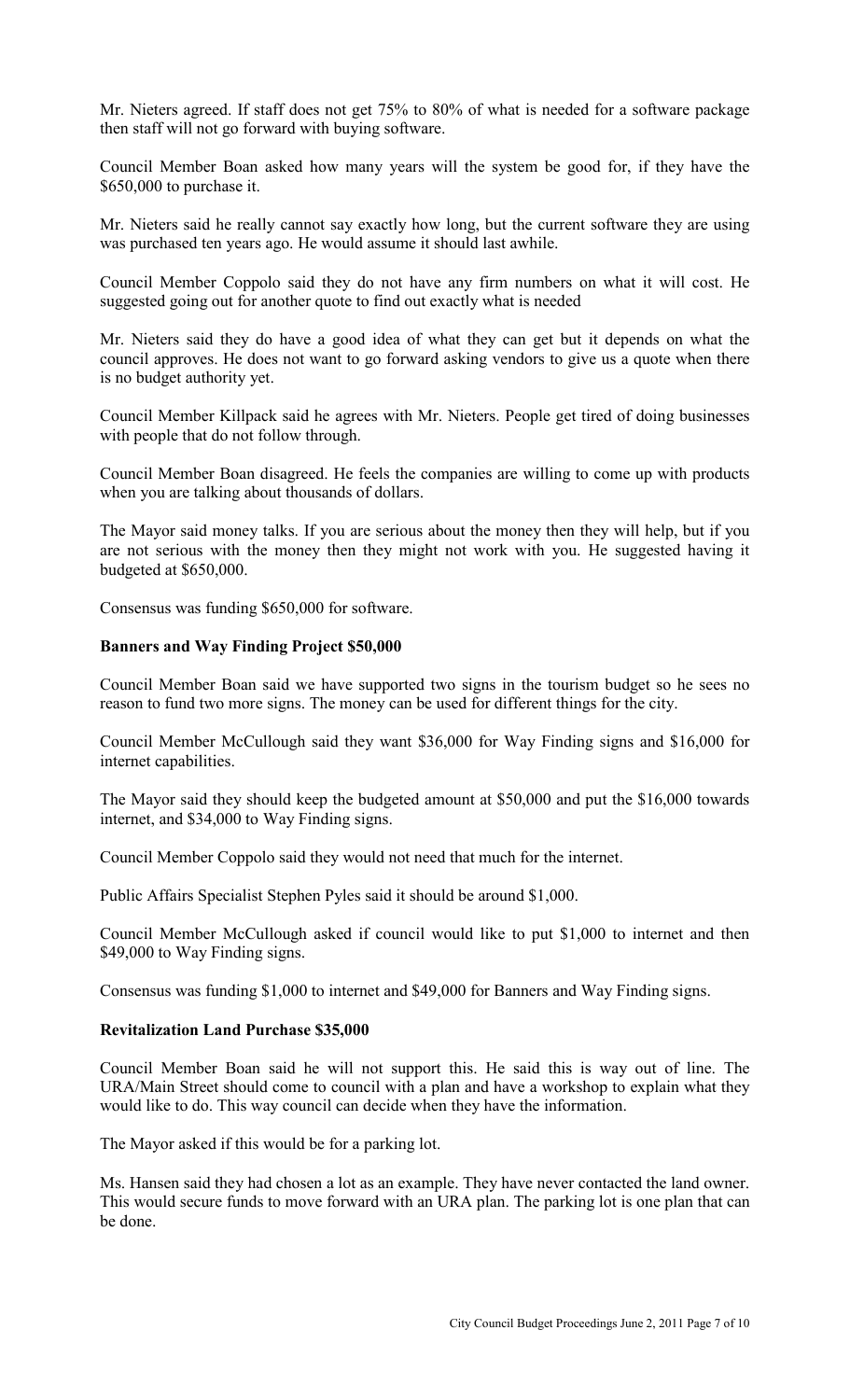URA/ Main Street Administrator John Dahlgren said the money can be used for other property or uses. This is only a starting point and could be put towards the Union Pacific Depot if that is what is decided.

Council Member Coppolo said he is against this simply because he feels this should be done in an Executive Session like all other land purchases. He feels this would be of better use to purchase some of the fencing for around the Depot.

The Mayor said he would like to use this money towards the Visitor's Center basement. The basement has never been finished and that could open up the basement for office space or storage.

Council Member McCullough agreed with the Mayor. The basement cannot be used because it does not meet fire code. He suggested using the \$35,000 to finish the basement.

Council Member Coppolo said he is disappointed that the city has to put more money into a building that was just built.

Interim Parks and Recreation Director Allan Wilson said the basement was never designed in the plans. They thought they could use it for storage but when they finished the project they were told they could not use it because of fire codes. If this space is completed it could be used for storage space, to hold meetings, or multiple other things.

Council Member Boan said he cannot comprehend spending the money on a building that the fire marshal never approved, but he will support finishing it. He asked if the total cost to finish it is \$35,000.

Mr. Wilson said it more than likely will not cost \$35,000 but it definitely will not go over that.

Consensus was to fund \$35,000 for the Visitor's Center basement.

#### **Nuisance Abatement Program \$50,000**

Council Member Maes said she feels \$50,000 is high and that \$10,000 would be sufficient.

Ms. Hansen said this is an estimate, they would like to have this money set aside just in case. She suggested if this amount was reduced council would allow the extra funding to go to the Comprehensive Plan.

They met with the selection committee and the four proposals ranged from \$75,000 to \$100,000. There are three firms that are under \$100,000.

They have ran into a problem with the WYDOT funding. Staff was told that if they received funding from WYDOT then WYDOT has the right to pick the company and the city has no say and they do not look at the price. She is not comfortable with that because the traffic plan is a small part of the Comprehensive Plan and she wants the city to have a say.

Council Member Boan asked if they already budgeted \$100,000 for this plan.

Mr. Cook said no it was cut to \$75,000 because they would use the WYDOT funding to cover most of it.

Council Member Boan said the nuisance abatement funding is not needed. The city needs to hold people accountable for the maintenance of their property. He clarified that they want \$25,000 for Comprehensive Plan out of the \$50,000 which would leave \$25,000.

Mr. Cook said they would use \$25,000 for the Comprehensive Plan leaving a balance of \$25,000 for the nuisance abatement unless council lowers it.

The Mayor asked Ms. Hansen if she was certain that the \$100,000 would cover the cost of the plan.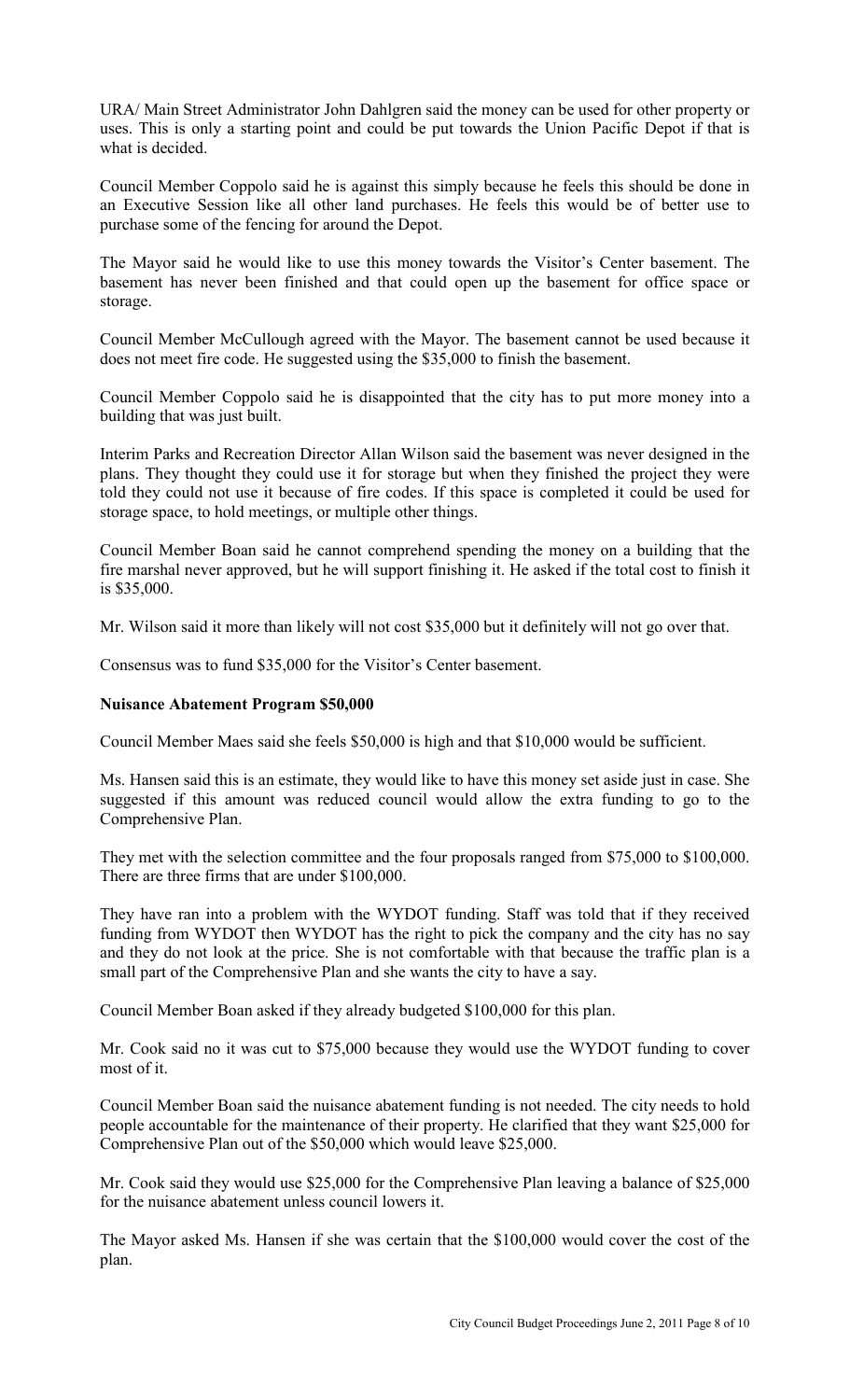Ms. Hansen said the three best proposals were within \$100,000.

Council Member Coppolo said the city would be recouping the money used for nuisance abatement.

Council Member McCullough said they should move \$25,000 for the Comprehensive Plan and then \$25,000 can be used for nuisance abatement.

Consensus was to fund \$25,000 for the Comprehensive Plan and \$25,000 for nuisance abatement.

#### **Pedestrian Viaduct Program \$240,000**

Council Member Coppolo said the original cost for the project was \$1.2 million so \$240,000 would not do the project properly. He suggested taking this line item out.

Mr. Wilson suggested using this money for the fencing or the building of a shelter in the parking lot. The estimate for the building is around \$50,000 to \$60,000. The rod iron fencing would be around \$75,000 for 1350 feet.

The Mayor said Union Pacific Railroad is aware of what the city would like, and they suggested that the safety needs are the most important. He said he will call the UP and asked for a letter of intent from them for the depot.

Council Member McCullough suggested using \$140,000 for the UP Project and put \$20,000 into the Art Development Program.

Council Member Boan said he agrees with Council Member McCullough to add to the Art Program. This would leave \$80,000 and it does not need to be spent tonight.

Council Member Maes suggested using some of the funds for the Crystal Classic.

Mr. Wilson said bringing back the Crystal Classic will increase the part-time hours in his budget and it will come out of the \$40,000.

Council Member Smith agreed with the \$20,000 for the Art Development Program and suggested that \$40,000 be put towards the Crystal Classic.

Consensus was to fund \$20,000 for the Art Development Program and \$40,000 for the Crystal Classic.

#### **SkyWest Air Services \$62,788**

Council Member McCullough said he will vote no because the city does not get any benefits from this.

Council Member Boan asked if this would be the last year they would ask for funding.

Mr. Cook said yes, they are hoping that they will not have to ask next year, but this amount only covers half of the budget year, so they may be back asking for more. This pays for the subsidy for more flights from Rock Springs to Salt Lake City and from Rock Springs to Denver.

Council Member Coppolo said these subsidies are normal and keep people using the airport. Without this the airports will cut down the service flights and that would not be good in our area.

Council Member Killpack said he will not support this.

Consensus was to fund \$62,788.

## **OTHER COMMENTS**